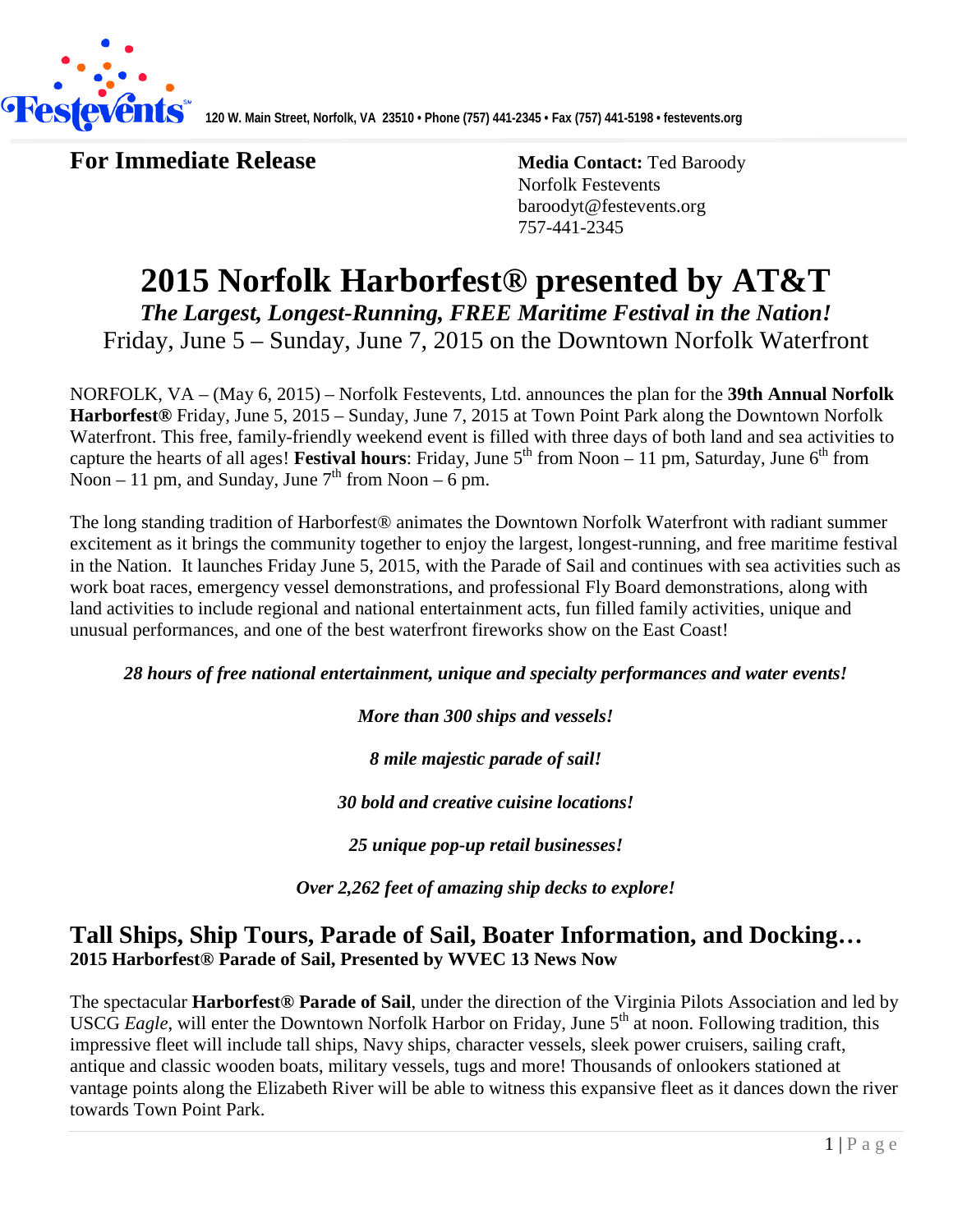

#### **The following is a list of visiting tall ships, Navy ships, and character vessels:**

• **USS MITSCHER: US Navy Destroyer:** Home Port: Norfolk, Virginia



The USS *Mitscher* was commissioned on December 10, 1994, transferred to her homeport in Norfolk, Virginia and has since made many Mediterranean deployments and participated in many Caribbean exercises. In 2001, the USS *Mitscher* deployed with the carrier battle group centered on *Harry S. Truman* (CVN-75). During this deployment, USS *Mitscher* visited Algiers, Algeria and conducted joint training exercises with the Algerian Navy.

On 16 February 2007, USS *Mitscher* was awarded the 2006 Battle "E" award.

Beginning July 23, 2011, during its 2011 deployment, the strike group's anti-piracy capabilities was augmented by the addition of a U.S. Coast Guard 12-person Advanced Interdiction Team (AIT) embarked aboard the USS *Mitscher*. These deployable Coast Guard boarding teams consisted of highly trained maritime law enforcement specialists capable of Level III non-compliant boardings. As the only organization in the U.S. government with the combined authority of a law enforcement agency, an intelligence agency, and a military service, they brought additional capabilities and expertise to *Mitscher*'s embarked visit, board, search and seizure (VBSS) team. The USS *Mitscher*'s VBSS team and the AIT trained together between operations to enhance their joint boarding tactics, boat operation skills, and internal movements.

#### **Facts & History: USS Mitscher**

- On February 24, 2012, Commander Monika W. Stoker became the first African-American female to become the Commanding Officer of a United States Warship.
- 30 Knots
- Height: 66
- Length: 505'
- A permanent crew of 33 officers, 38 petty officers, and 210 enlisted personnel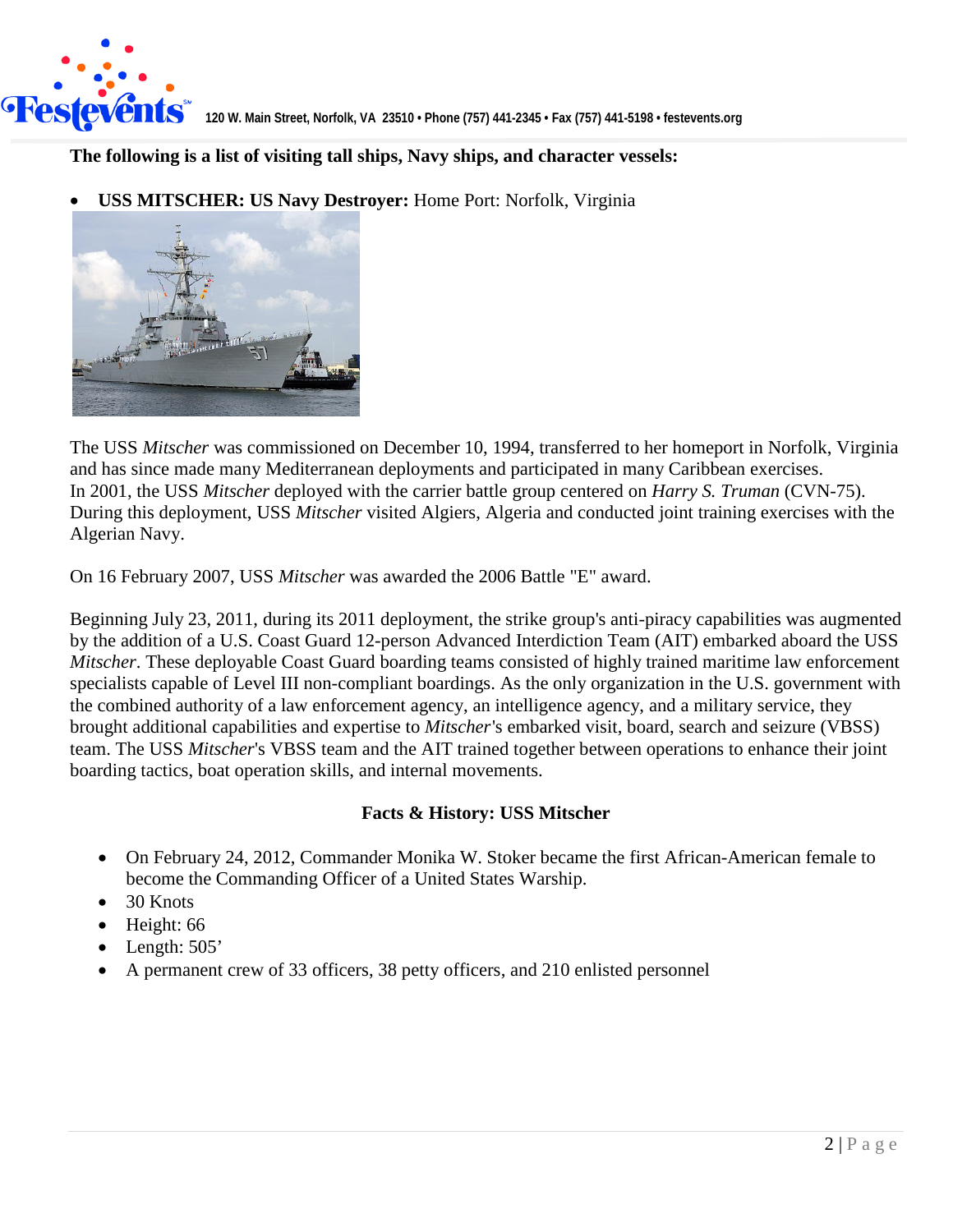

• **USCGC EAGLE: USA** 



The majestic sailing ship, the Coast Guard Cutter *Eagle*, provides USCG Academy cadets and officer candidates with their first taste of sea and salt air. Built in Germany in 1936 and re-commissioned by the United States at the close of World War II, the *Eagle* is the largest tall ship flying the Stars and Stripes.

*Eagle's* home port is New London, Conn., on the Thames River at the U. S. Coast Guard Academy. The *Eagle's* primary mission is training for cadets and officer candidates. However, the Coast Guard accommodates requests for a limited number of port visits each year, when these do not interfere with the cutter's primary training mission.

To maneuver *Eagle* under sail, the crew must handle more than 22,000 square feet of sail and five miles of rigging. Over 200 lines control the sails and yards, and every crew-member, cadet and officer candidate, must become intimately familiar with the name, operation, and function of each line.

#### **Facts & History: USCGC Eagle**

- USCGC *Eagle* is the sixth U.S. Coast Guard cutter to bear the name in a proud line dating back to 1792. The ship was built in 1936 by the Blohm and Voss Shipyard in Hamburg, Germany, and commissioned as *Horst Wessel*. (Five identical sister ships were also built.)
- Speed under full sail: 17 knots
- Height: 147.3'
- Length: 295'
- A permanent crew of six officers and 55 enlisted personnel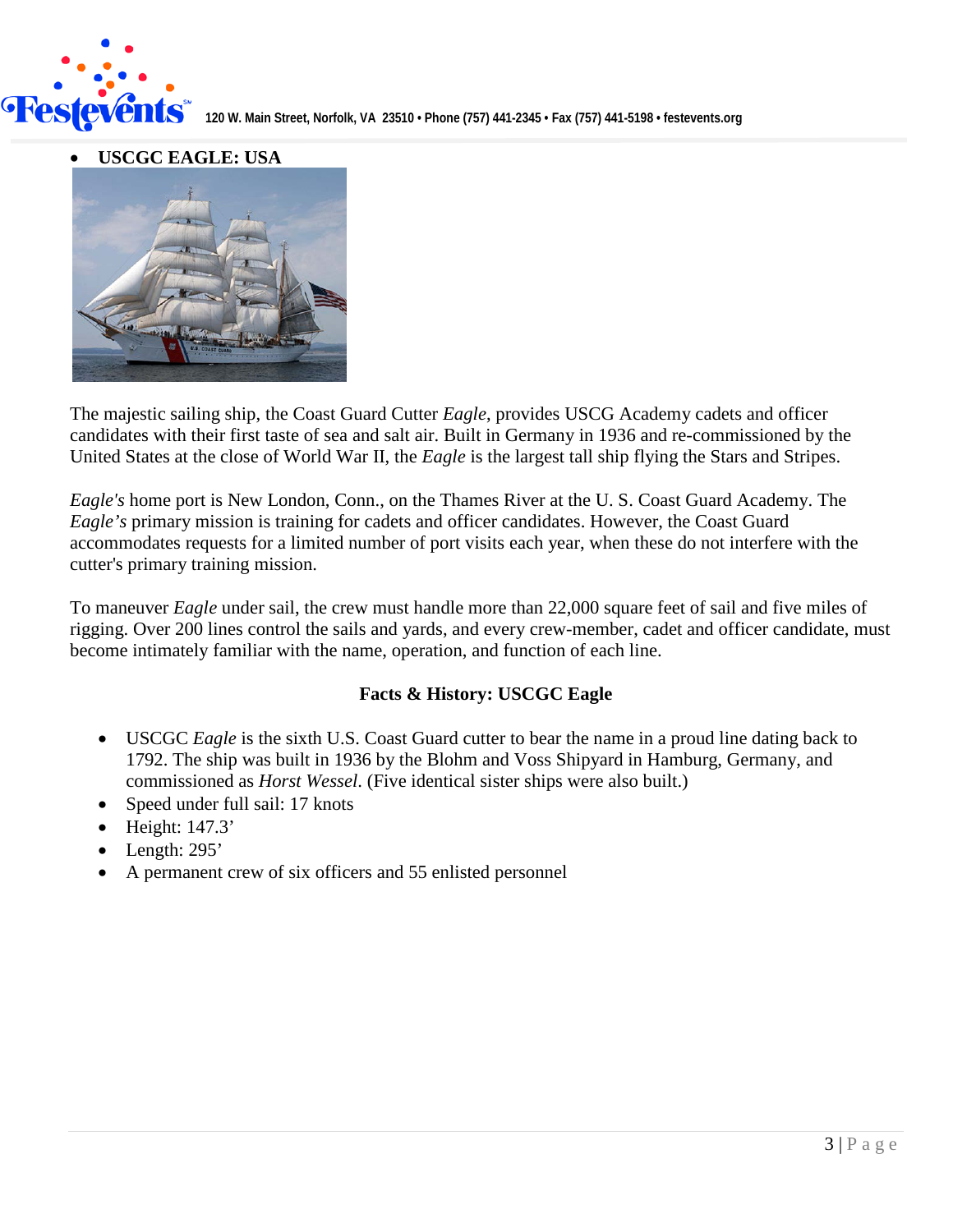

• **CISNE BRANCO: BRAZIL**



*Cisne Branco* is scheduled to arrive at noon as part of the Friday, June 5, 2015 Parade of Sail, and will dock at the Otter Berth next to Waterside. The *Cisne Branco*'s last visit to Norfolk was in June of 2012 as part of the OpSail2012 Virginia fleet. The ship will depart on **Thursday, June 11, 2015.** The City of Norfolk is the only US port call for the ship's 2015 tour.

Ship tours are **free and open to the public**.

#### **CISNE BRANCO Public Tour Times (subject to change):**

Friday, June 5, 2015 – 2 pm – 6 pm Saturday, June 6, 2015 – 12 pm – 6 pm Sunday, June 7, 2015 – 12 pm – 6 pm Monday, June 8, 2015 – 10 am – 6 pm Tuesday, June 9, 2015 – 10 am – 6 pm Wednesday, June 10, 2015 – 10 am – 6 pm Thursday, June 11, 2015 Departure

*Cisne Branco* is home based in Rio de Janeiro, Brazil. Her design goes back to the height of the great age of sail in the second half of the 19th century, and she trains midshipmen from the Brazilian Navy in navigation, seamanship, and watch-standing skills. Commanding Officer Nelson Nenes da Rosa and the rest of the 60 crew members onboard sail and maintain this ambassador vessel. *Cisne Branco* travels the world to showcase Brazilian culture and industry.

#### **Facts & History: CISNE BRANCO**

- One of the youngest ships in the international tall ship fleet, CISNE BRANCO was built in Amsterdam in 2000. Her name means "white swan," and she is the third Brazilian Navy training ship to carry that name, but this CISNE BRANCO is very different from the first one. The first CISNE BRANCO was a 79-foot-long wooden yacht designed by the legendary Alfred Mylne.
- Overall Length: 249 ft
- Rig: Barque
- Height: 152'
- 60 Officers and crew members total permanently assigned to the ship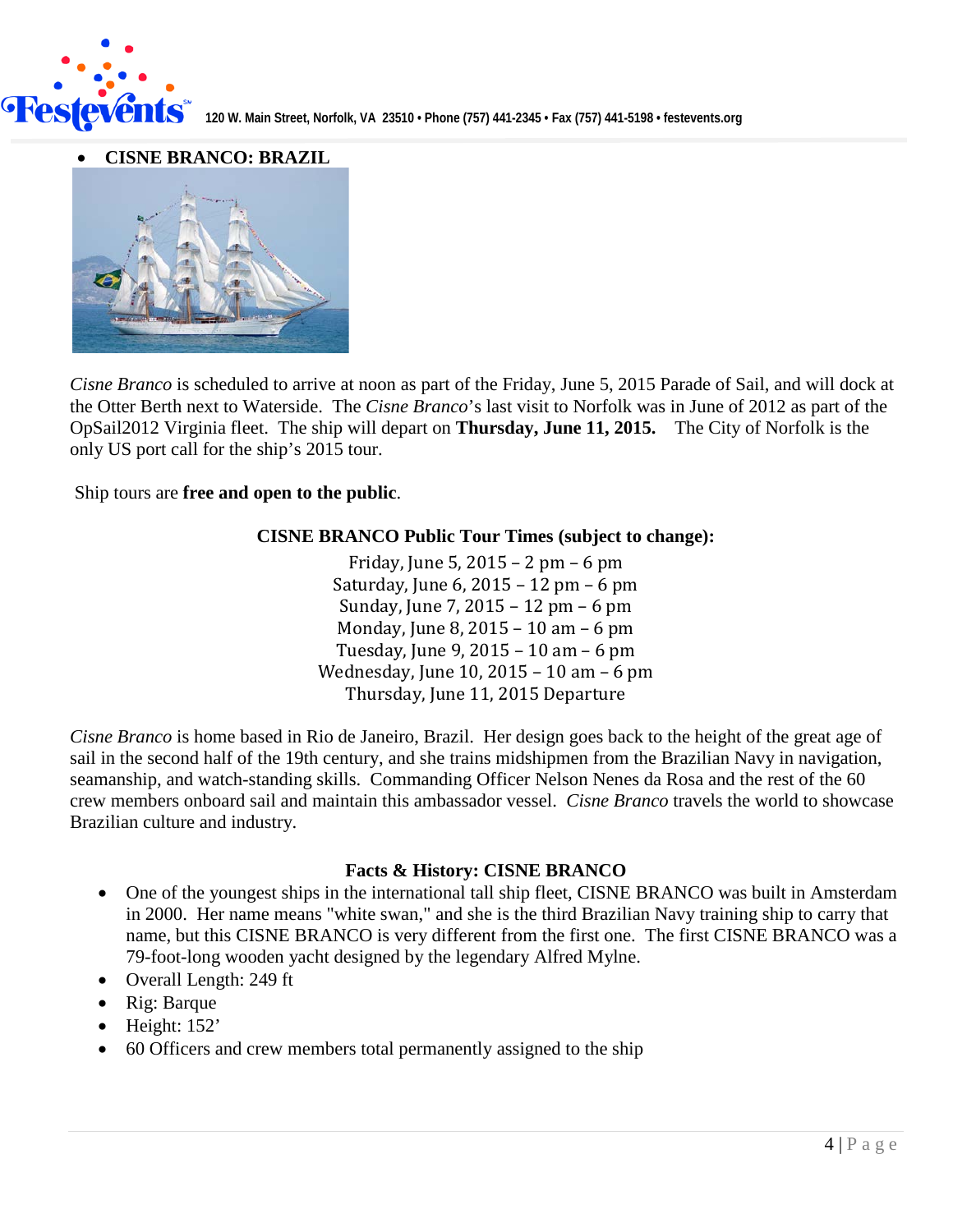

• **Kalmar Nyckel: 141', 3 Masted tall ship:** Home Port: Wilmington, DE



The *Kalmar Nyckel* is a full-scale re-creation of the original 17<sup>th</sup> century ship, whose historic significance rivals that of the Mayflower. The present day Kalmar Nyckel serves as the Delaware region's floating Academy and Good will Ambassador.

The original *Kalmar Nyckel* served as Governor Peter Minuit's flagship for the 1638 expedition that founded the colony of New Sweden, establishing the first permanent European settlement in the Delaware Valley, Fort Christina, in present-day Wilmington, Delaware. She would make a total of four roundtrip crossings of the Atlantic, more than any other documented ship of the American colonial era.

The original Kalmar Nyckel was built by the Dutch in or about 1625 as a "Pinnace"-a class of vessels that could operate either as small war ships or as armed merchantmen. This was the "Golden Age" of Dutch naval power and seaborne world trade, and the Dutch were the most advanced naval architects and shipbuilders of the 17<sup>th</sup> century. Measuring 93 feet on deck and with a sparred length of 141 feet, she is stoutly built and remarkably seaworthy, characteristic that would serve her well throughout her long and remarkable career. Her original armament probably consisted of 12 six-pounder cast iron cannons, with two smaller swivel guns attached to the quarterdeck rails.

- **SAND TIGER NOAA: 90' Research Vessel:** Home Port: Norfolk, Virginia
- **AMERICAN ROVER: 135', 3 Masted Topsail Schooner:** Home Port: Norfolk, Virginia
- **BONNY ROVER: 50', 2 Masted Rover:** Home Port: Norfolk, Virginia
- **USS WISCONSIN**: The USS Wisconsin is an Iowa-class battleship located steps away from Town Point Park in Whisky Basin at Nauticus. She will be open for tours throughout the weekend.

**Ship Tours:** Ships will be open for public tours on Friday following the Harborfest® Parade of Sail, Saturday June 7 and Sunday June 8 public tours will be from 12pm – 6pm. Visitors are requested to wear flat shoes and be able to manage walking up and down access ramps and ladders. Strollers must be left on the dock. Strollers are not permitted on board the ship. Entry and Exit Ramps are not equipped to accommodate wheel chairs, walkers, or other types of mobility equipment requiring a flat and solid surface or hard hand rails.

Please visit www.festevents.org for a schedule of visitation times.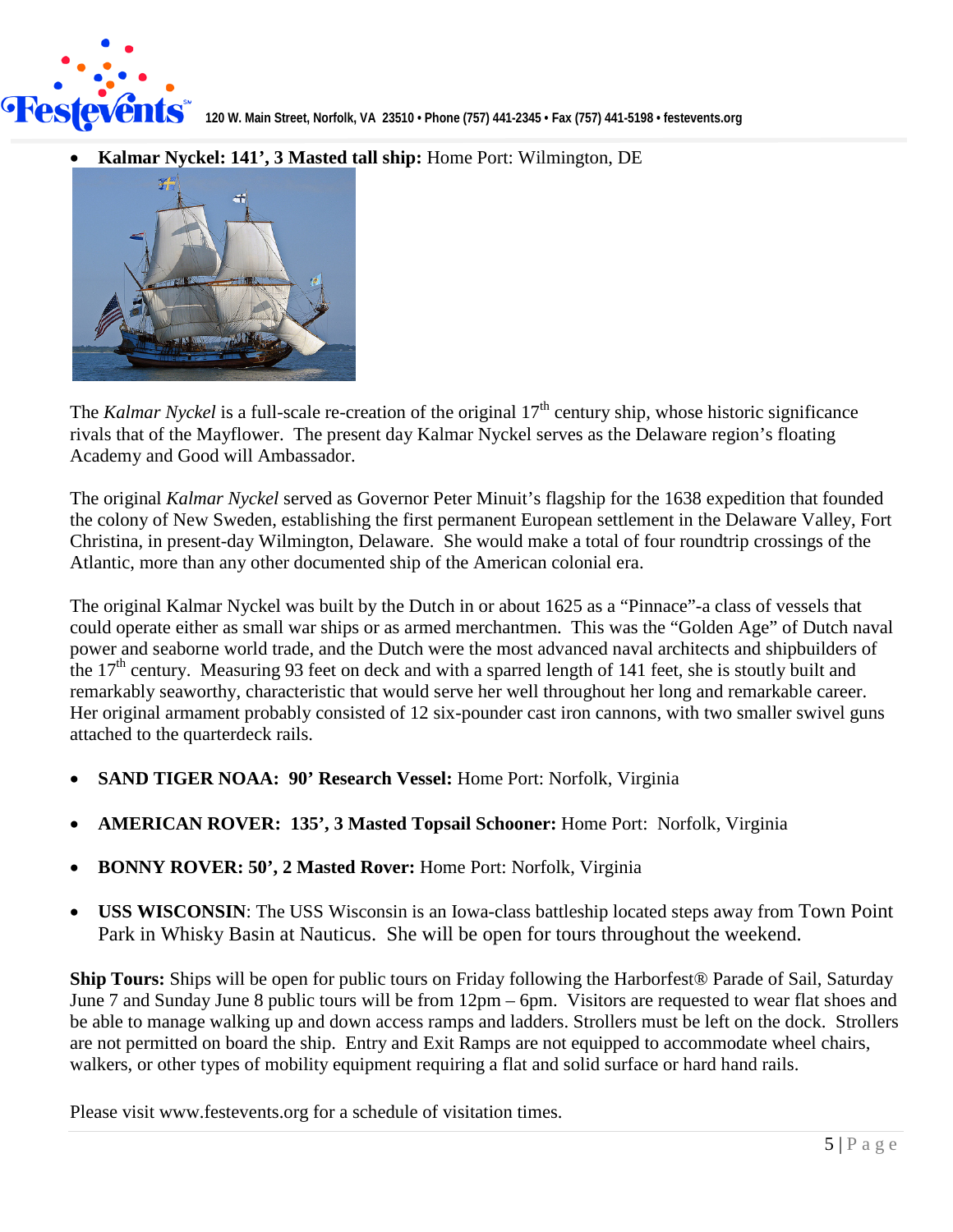

**120 W. Main Street, Norfolk, VA 23510 •** Phone (757) 441-2345 • Fax (757) 441-5198 • festevents.org

**Public Docking:** All docking on the Downtown Norfolk Waterfront is on a reservation basis only, except for short-term dinghy docking at designated locations on the Norfolk waterfront. Time limits (no overnight docking) and size (16' or smaller) limits apply.

- Docking in the Hospital Point Anchorage in the Elizabeth River across from Town Point Park will be free of charge and available on a first come, first serve basis.
- A water taxi service will be available for boaters at anchorage with transportation to both the Norfolk and Portsmouth Downtown Waterfronts. Rates of the day will apply.

# **Norfolk Harborfest® Water Events Schedule 2015 (Subject to change)**

### **Friday, June 5**

| $12:00-1:00$ pm        | Parade of Sail & Docking                                          |
|------------------------|-------------------------------------------------------------------|
| $1:30-2:00$ pm         | Maritime Incident Response Team Vessel Boat Demo                  |
| $2:00-2:30$ pm         | US Navy Coastal Riverine Delta Company Group Two Squadron Tw Demo |
| $2:30-3:00 \text{ pm}$ | Miami Fly Board Demo                                              |
| $3:00-6:00$ pm         | Public Visitation aboard tall ships and character vessels         |
| $4:00-4:30$ pm         | SAR Demo - United States Coast Guard                              |
| $4:30-5:00 \text{ pm}$ | Miami Fly Board Demo                                              |
| $6:00-6:30$ pm         | Miami Fly Board Demo                                              |

#### **Saturday, June 6**

| $12:00-6:00$ pm   | Public Visitation aboard tall ships and character vessels |
|-------------------|-----------------------------------------------------------|
| $12:30-1:00$ pm   | Miami Fly Board Demo                                      |
| $1:45-2:15$ pm    | SAR Demo - United States Coast Guard                      |
| $2:30-3:30$ pm    | Chesapeake Bay Workboat Parade                            |
| $3:30-4:00$ pm    | Miami Fly Board Demo                                      |
| $4:30-5:30$ pm    | Elizabeth River Tug Muster                                |
| $6:30-7:00$ pm    | Miami Fly Board Demo                                      |
| $9:30 \text{ pm}$ | <b>FIREWORKS!!</b>                                        |

## **Sunday, June 8**

| $11:30-12:00$ pm       | Miami Fly Board Demo                                               |
|------------------------|--------------------------------------------------------------------|
| $11:45-12:30$ pm       | Chesapeake Bay Workboats Rally for Races                           |
| $12:00-6:00$ pm        | Public Visitation aboard tall ships and character vessels          |
| $12:30-1:30$ pm        | <b>Chesapeake Bay Workboat Race</b>                                |
| $1:30-2:00$ pm         | US Navy Coastal Riverine Delta Company Group Two Squadron Two Demo |
| $2:30-3:00 \text{ pm}$ | Miami Fly Board Demo                                               |
| $3:30-4:15$ pm         | Ultimate Build a Boat Race                                         |
| $5:00-5:30$ pm         | Miami Fly Board Demo                                               |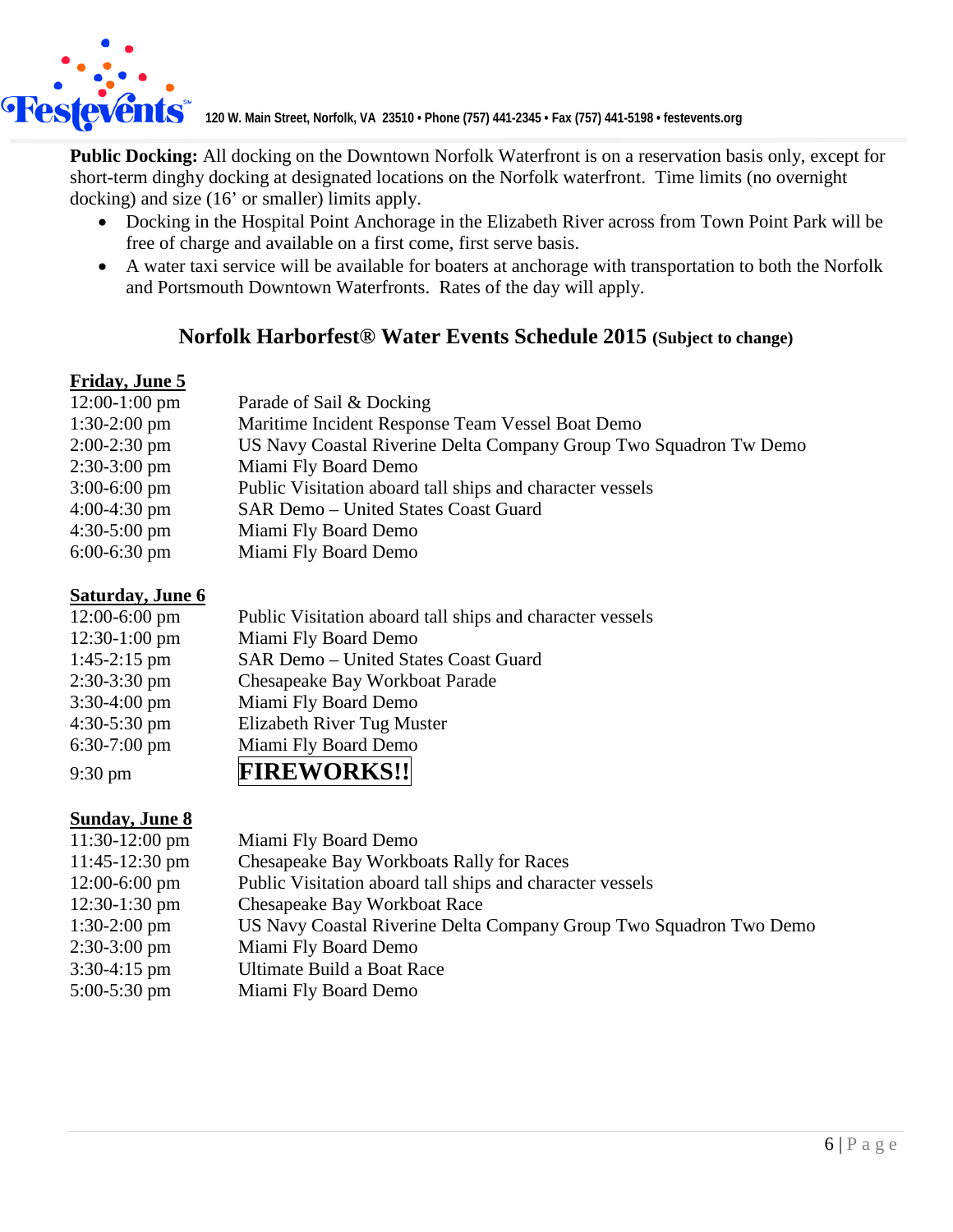

#### **31st Annual Chesapeake Bay Workboat Parade and Races**

For over a century the Chesapeake Bay workboats have been used as transportation to and from the waters where these men make their living. The Chesapeake Bay Workboats are the official Virginia State Boats. Because of the decline in the seafood industry, the Chesapeake Bay waters that once flourished with these beautiful handmade boats has become a scarce sight. The Chesapeake Bay Workboat Parade on Saturday, June 6 at 2:30pm highlights the creative decorating skills of the Watermen and their families as they dress their clam boats, crab boats and oyster boats to the "T" for this great family showcase! Be sure to come back on Sunday, June 7 at noon to witness the power (450 Horsepower) of these boats as they race down the Elizabeth River. The Chesapeake Bay Workboat Race at Harborfest® is an event that the Watermen prepare for all year long. The races are serious competitions that allow the heat winners a full year of bragging rights.

#### **Elizabeth River Tug Muster**

The muscle men of the harbor bring their tugboats out for an all-out demonstration of power and agility in the popular Tug Muster Saturday, June 6 at 4:30pm in the Elizabeth River. This "bragging-rights" competition will get your heart racing as the tugs dance in the river and show off their skills!

**NEW! Miami Fly Boards –** Check out the newest extreme sport to hit the water! Keep your eyes on the Elizabeth River and take in this exciting new Fly Board propulsion through air and water by world class professional Fly Board riders providing three shows each day.

#### **Ultimate Build-a-Boat, Boat Building Contest and Race**

The very popular and zany Ultimate Build a Boat Challenge begins on Saturday, June 6, when teams construct boats from scratch in various engineering and decorative designs in the hope that their design will survive the test of Sunday's Ultimate Build a Boat Race! Sunday, June 7 at 4:00pm, the competing teams place their boats, and boating skills to the test with an all-out race to the finish line! This nail- biting event is one not to be missed!

#### **Harborfest® Fireworks Display, Presented by Wavy TV10:** The **Harborfest® Fireworks Display**,

produced by Pyro Shows of Tennessee, is one of the largest waterfront pyrotechnics show on the East Coast. Be prepared for the unexpected as the sky is filled with an explosive display of light synchronized to a booming musical score. The show is scheduled for Saturday night at 9:30 pm and fired from a barge in the Elizabeth River.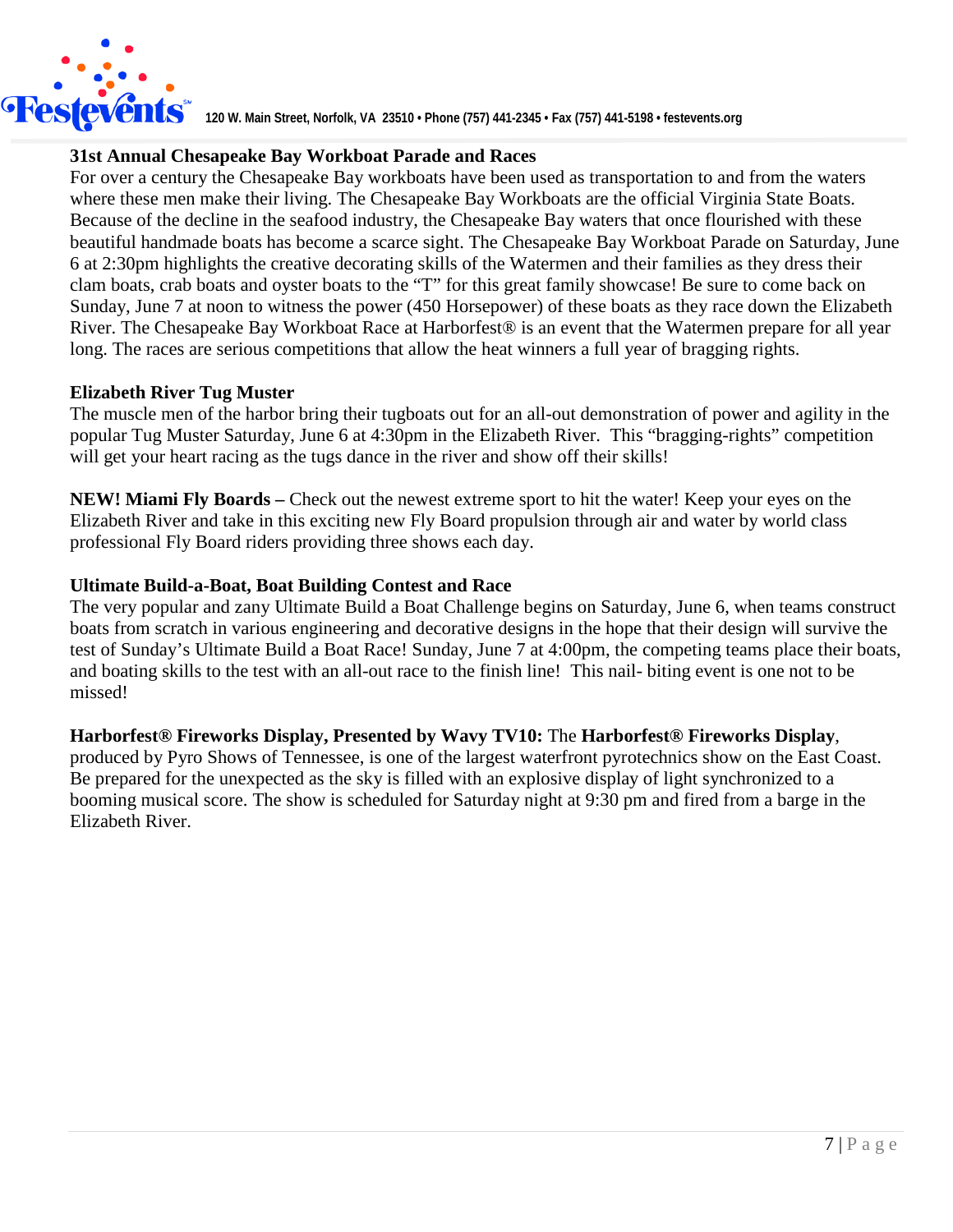

# **The Music of Harborfest®**

| <b>Main Stage</b>                      |                                                    |
|----------------------------------------|----------------------------------------------------|
| Friday, June 5 <sup>th</sup>           |                                                    |
| $6:00 \text{ pm}$                      | Mingo Fishtrap (Soul/Funk Band)                    |
| 8:45 pm                                | Robert Randolph & The Family Band (Soul/Funk Band) |
|                                        |                                                    |
| <b>Saturday</b> , June 6 <sup>th</sup> |                                                    |
| $3:30 \text{ pm}$                      | Sister Sparrow & the Dirty Birds (Soul/Rock Band)  |
| 5:45 pm                                | Good Old War (Indie Folk)                          |
| 8:00 pm                                | Morris Day & the Time (Funk Rock)                  |
|                                        |                                                    |
| <b>Sunday, June 7th</b>                |                                                    |
| $2:00 \text{ pm}$                      | Delta Rae (Folk Rock)                              |
| $4:30 \text{ pm}$                      | Plain White T's (Alternative)                      |
|                                        |                                                    |
| <b>Boathouse Stage</b>                 |                                                    |
| <b>Friday, June 5th</b>                |                                                    |
| $12:45 \text{ pm}$                     | Mountaintide (Soulfolk)                            |
| $2:45$ pm                              | Jesse Chong (Funk Rock)                            |
| $5:00 \text{ pm}$                      | Dyska (Indie Rock)                                 |
| $7:15$ pm                              | Parker Millsap (Indie)                             |
| $10:00$ pm                             | Major & the Monbacks (Rock/Soul)                   |
| <b>Saturday, June 6th</b>              |                                                    |
| $12:30 \text{ pm}$                     | Joe Gosman Band (Rock/Alternative)                 |
| $2:15$ pm                              | Skye Zentz (Folk/Soul)                             |
| 4:30 pm                                | Jake Hull & the Great Victory (Folk/Rock)          |
| $6:45$ pm                              | Wild Adriatic (Rock/Soul)                          |
| $10:00$ pm                             | DJ CanRock (Local Area DJ)                         |
|                                        |                                                    |
| <b>Sunday, June 7th</b>                |                                                    |
| $12:30 \text{ pm}$                     | Anthony Rosano & the Conqueroos (Indie Blues)      |
| $3:15$ pm                              | Scythian (Celtic Rock)                             |
|                                        |                                                    |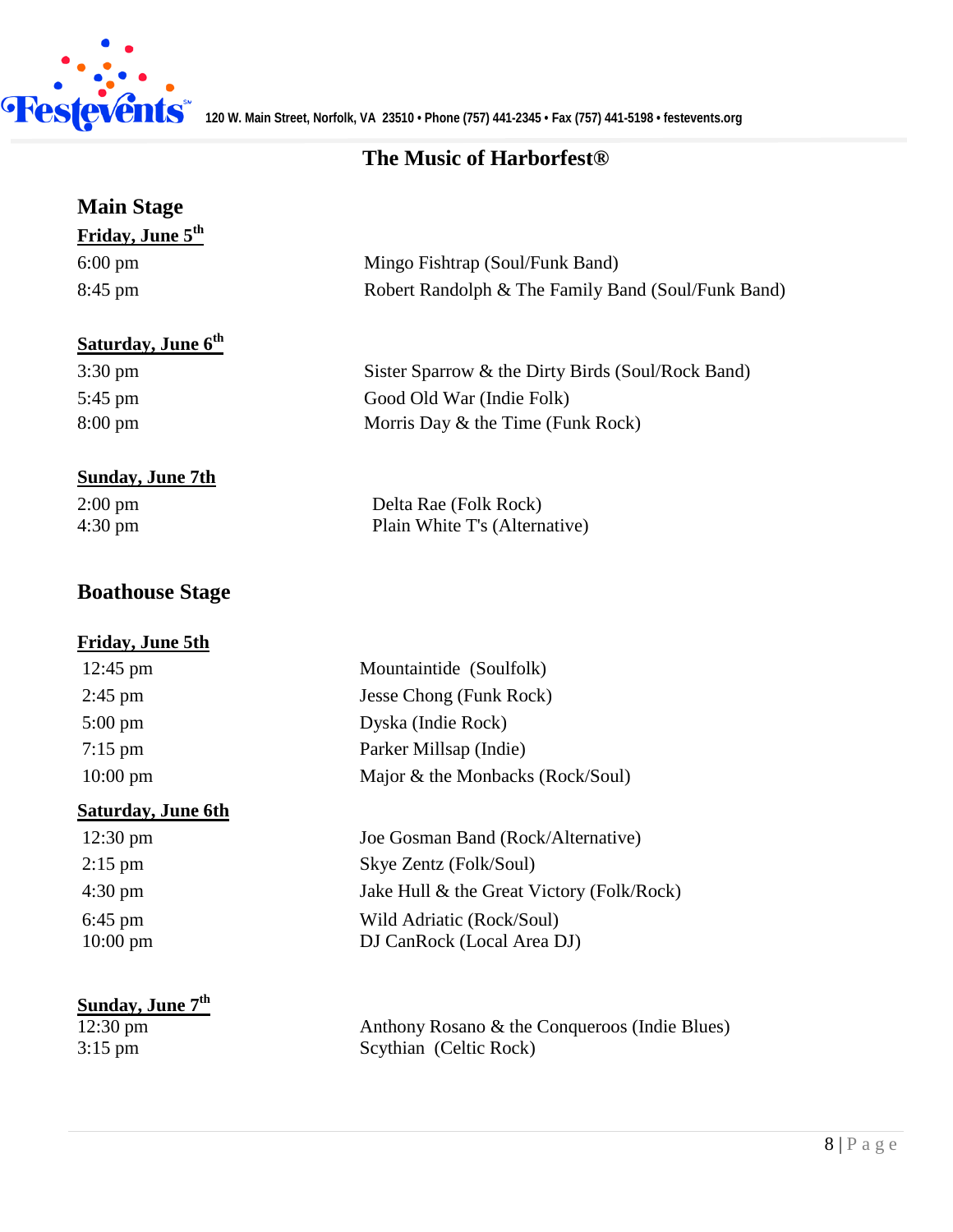

| <b>The Back Deck Stage</b>     |                                      |
|--------------------------------|--------------------------------------|
| (TowneBank Fountain Park)      |                                      |
| Friday, June 5 <sup>th</sup>   |                                      |
| $12:00 \text{ pm}$             | Skip Friel (New Folk)                |
| $2:00 \text{ pm}$              | First World Problems (Acoustic Rock) |
| $4:00 \text{ pm}$              | Narissa Bond (Folk/Jazz/Blues)       |
| $6:00 \text{ pm}$              | Brian Allard Duo (Jazz/Rock/Blues)   |
| $8:00 \text{ pm}$              | Jacob Vanko Band (Blues)             |
| Saturday, June 6 <sup>th</sup> |                                      |
| $12:00 \text{ pm}$             | Swell Luck (Acoustic Rock)           |
| $2:00 \text{ pm}$              | Ray Meeks (Rock)                     |
| $4:00 \text{ pm}$              | Brian Sewell (Acoustic Rock)         |
| $6:00 \text{ pm}$              | Lewis McGehee (Acoustic Rock)        |
| $8:00 \text{ pm}$              | Mike Proffitt (Acoustic Rock)        |
| Sunday, June 7 <sup>th</sup>   |                                      |
| $12:00 \text{ pm}$             | Kelsie McNair (Indie Folk)           |
| $2:00 \text{ pm}$              | Amy Gerhartz (Rock/Folk)             |
| $4:00 \text{ pm}$              | Brandon Bower (Acoustic Rock)        |
|                                |                                      |

## **What's NEW at Harborfest® 2015!**

**NEW! Virginia Wine and Beer Tasting Area** – Craft Beer and Virginia Wine Tasting The Made in Virginia Wine Tasting will feature wine sampling from Mermaid Winery, Rockbridge Vineyards and other Virginia wineries as well as craft beers from Virginia and more! Wines will be available by the glass, bottle and case. Craft beers will be available to purchase in sample sizes or by the pint. Join us for a unique experience sampling some of Virginia's finest beer and wine with live music from The Back Deck stage.

**Returning in 2015 with new flavor**, Culinary Advisor, renowned chef, food writer, historian, Patrick Evans-Hylton has a secret to share - **We've Got a Crush on Virginia.** In addition to an amazing wine and beer scene, the state is going gangbusters with distilled spirits. We celebrate those innovations in a most delicious way, with the festival's craft-it-yourself Crush Cocktail Club.

It's easy, and delicious. Patrick Evans-Hylton will be onsite to assist in the creation. Each guest will receive a mason jar with crushed ice and from there; it is up to the individual palette to fill it with a variety of handselected juices, garnish and toppings from classic to crazy. It's a great way to toast Virginia and the start of the summer season.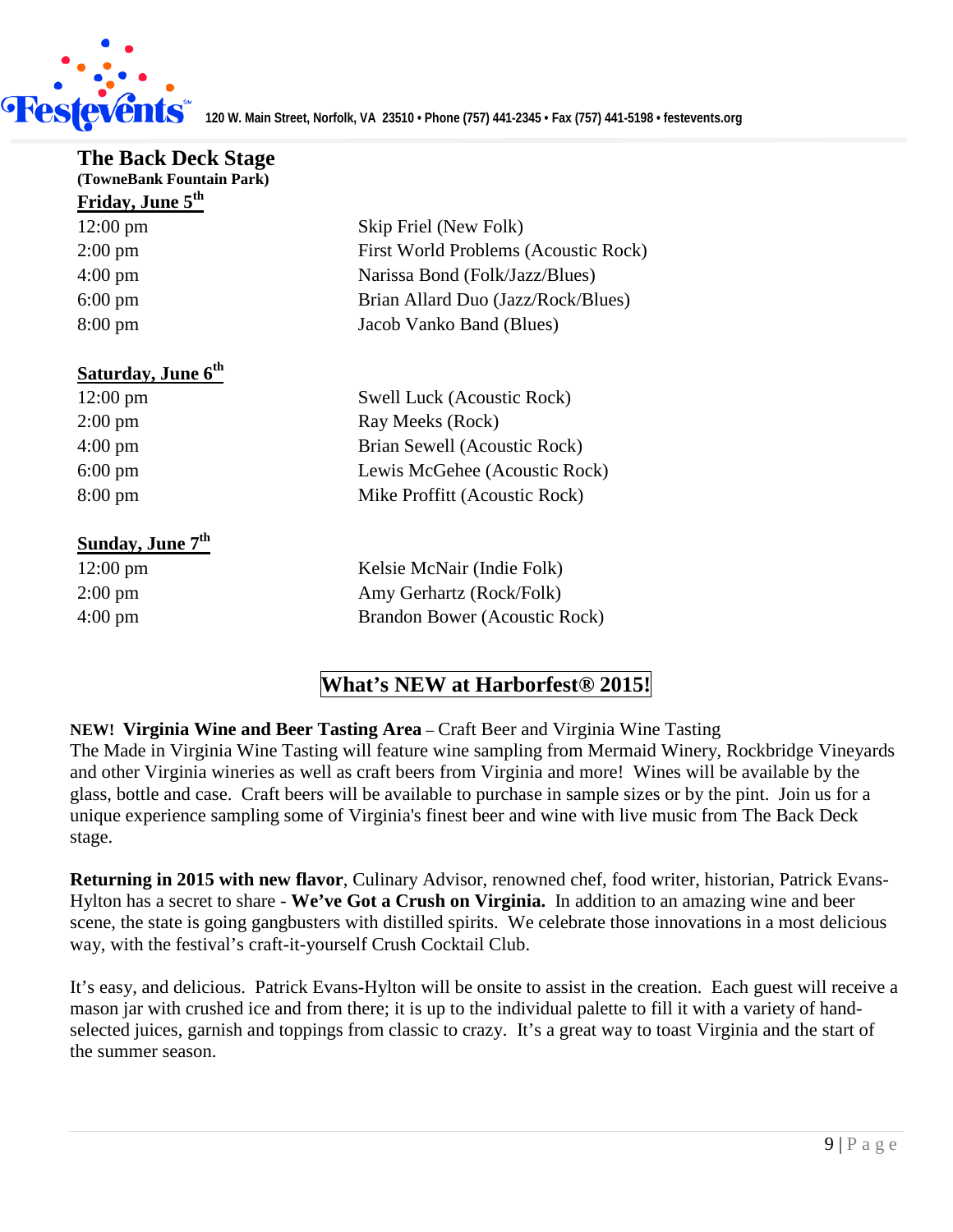

**120 W. Main Street, Norfolk, VA 23510 •** Phone (757) 441-2345 • Fax (757) 441-5198 • festevents.org

**NEW! Navy Stewards of the Sea** - Visit Stewie, the friendly environmental turtle, and learn about Navy Environmental and Energy Programs. Find out how Sailors safeguard whales, protect the environment and use biofuels for ships and aircraft. Hear and see whales and dolphins common to our Virginia waters with interactive touch screens. Guests will learn how the Navy helps the ancient Atlantic Sturgeon in the Chesapeake Bay and creates oyster reefs in the Atlantic Ocean.

**NEW! Red Trouser Show –** Don't miss this brilliant street theater! 30 minute shows will take place 3 times a day adjacent to Cabana Land. Watch and be amazed by this spectacular and unique duo of Acrobats as they flip and fly through the air with ease.

**NEW! The Real Mermaids!** Watch as the curtains open to reveal ancient spirits of the deep, creatures thought to exist only in the shimmering mirage of the open ocean. Spotted by sailors for thousands of years in the breaking waves of their ships, these illusive beauties are now brought to you from the far corners of the earth. Their mystical songs will reveal stories of old that will warm the hearts and enchant the souls of all who dare to listen. Return to an age of magic, where myth blurs with reality and witness the real life mermaids. The Mermaids will be appearing every hour on the hour until sunset throughout the weekend.

**NEW! The World's Largest Potato**- Be sure to check out the world's largest potato on wheels which embarked on its fourth cross-country tour to new cities, traveling 22,087 miles and helping dozens of charities better serve their communities. It began in 2012 as a one-year campaign to celebrate the 75th Anniversary of the Idaho Potato Commission and became quickly apparent with its success that it would be more than a oneyear occurrence; it literally became a big piece of pop-culture.

# **Sunday Family Funday!**

**On Sunday, June 7, from 10am-2pm,** join us as we celebrate the families of Hampton Roads during this exclusive time at Harborfest®!

**ALL ABOARD** the Town Point Express! Enjoy **FREE** train rides throughout Town Point Park on this one of a kind caboose!

Have steam to blow off? Jump inside our three bounce houses… themed with all of your favorite characters!

Get your face painted at the Pic-N-Paint station to enhance your festival experience!

## **Other Festival Features include….**

**Boardwalk Arcade –** The festival favorite is back in 2015 with more classic boardwalk games like Pacman, Skee Ball and more, all completely free to play for all festival guests!

**Cabana Land and Hammock Hangout -** With so many awesome things to see and things to do, it is easy to get a little tuckered out at Harborfest®. That's why you can't miss Cabana Land and the Hammock Hangout; your perfect excuse to kick back and relax during the festival weekend while still being in the center of the action.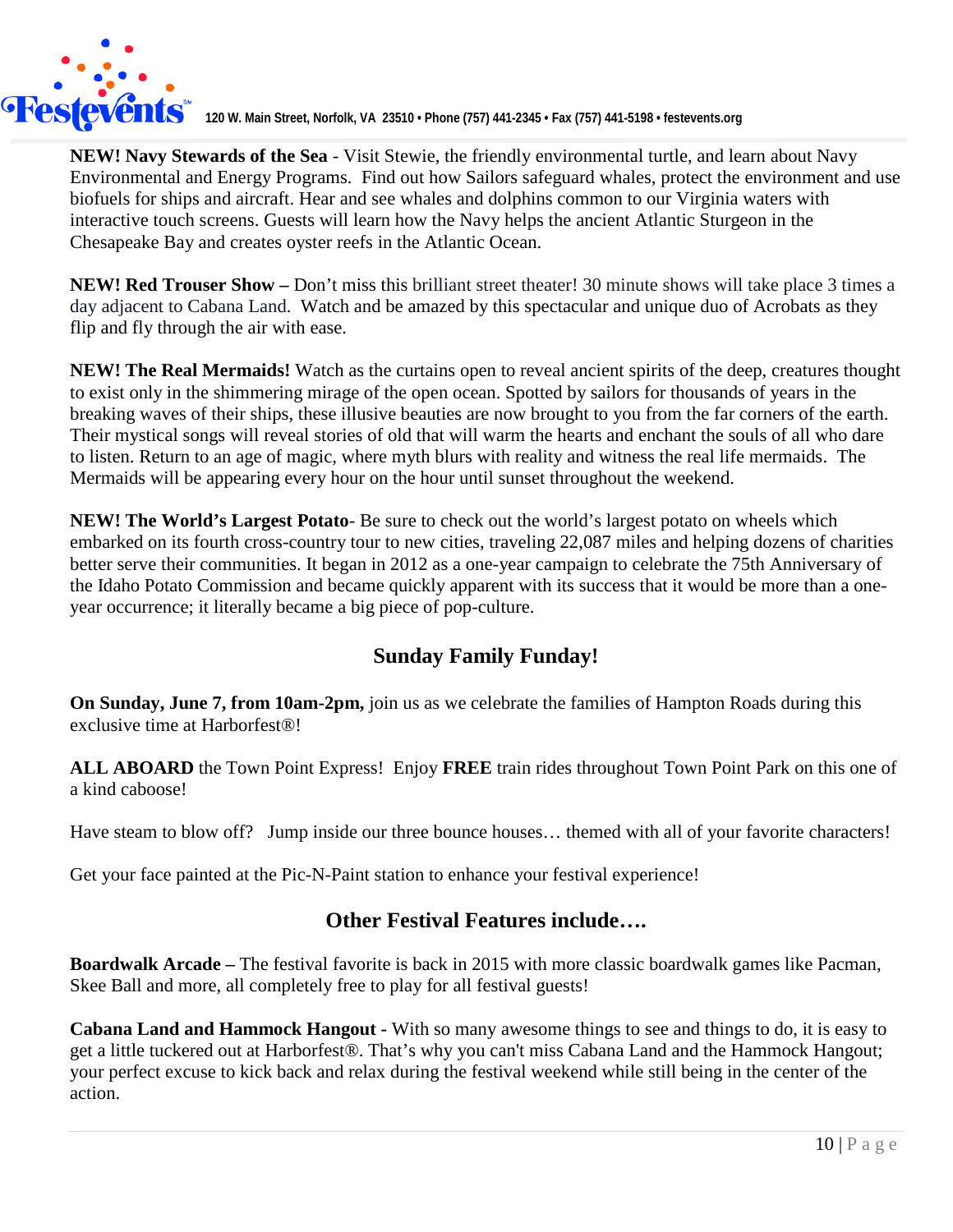

**Pirate Bandana Making and Moody Crewe Pirate School –** Craft yourself the appropriate swashbuckling attire at the Pirate Bandana Tent and then set sail into a class at the Moody Crewe Pirate School where you will learn how to live the shipshape pirate's life ... Yo Ho Yo Ho a pirate's life for me!

**Pirate School for Little Scallywags –ARRRGH!** Lessons in the art of Pirating will be taught by **The Pirates of the Moody Crewe** with special guest appearances by **Blackbeard.** Left your Pirate gear on the ship? Create your own colorful pirate bandana with Joanne from the **Art Barrage**.

#### **Radio Harborfest**

Broadcasting live at Norfolk Harborfest®, local radio celebrity Paul Shugrue of WHRV hosts "Radio Harborfest", keeping you updated on the latest festival happenings including weather, traffic, entertainment and anything else Harborfest® throughout the weekend**.** 

#### **HFTV**

Watch all of your favorite national performances live on the larger-than life big screen TV. Located adjacent to the Main Stage, the giant video wall will be broadcasting national performances, the Parade of Sail, the Fireworks Show and many other great Harborfest® traditions throughout the weekend.

## **Shopping at Harborfest®**

**Harborfest Gift Shop**: Harborfest® souvenir merchandise is available at all on-site Festival Gift Shops. The Harborfest® merchandise line offers a variety of pieces designed to suit a variety of tastes. From official tshirts to warm fleece for cool evenings, the Harborfest® retail line offers visitors a high level of comfort and quality as well as the chance to bring a piece of Harborfest® home. You can also visit the Gift Shop after the Festival at [http://www.festevents.org.](http://www.festevents.org/)

**Harborfest Town Point Market** is a unique shopping experience you won't find at a mall! Merchant sales items include Wearable's like T-shirts, tropical sundresses, handmade clothing, polo shirts and fleece items; Accessories & Novelties like handmade jewelry, pearls, exotic stones, costume jewelry, sterling silver, handbags, leather accessories, sunglasses, hair ribbons, cigars, umbrellas and sea grass hats; Art including hand blown glass, wood bowls, repurposed art, prints, pottery and wood carved home décor; and Food including cupcakes, gourmet peanuts and flavored popcorn.

## **Dining At Harborfest®… Fresh & Fun**

The Harborfest®, food and beverage theme is fresh and fun! Outdoor dining on the waterfront includes over 50 food and beverage scenes, serving fill-your-tummy delicacies including fresh crab cakes, hand breaded shrimp, fried oysters, scallops, shrimp fried rice, mouth-watering open pit beef barbeque, North Carolina barbeque, Italian sausage, Polish sausage, Philly style cheese steaks, burgers and dogs, souvlaki, pitas, gyros, chicken on a stick, chicken tenders, Grecian chicken, chicken lo mein, Greek salad, buttery roasted corn, fresh cut French fries, onion rings, fresh wraps, corn dogs, blooming onions and smoked savory turkey legs. Top off your lunch or dinner with ice cold lemonade and sweet desserts like hand dipped ice cream, fresh and hot funnel cakes, cool Italian ices, melt-in-your-mouth Kettle Korn, fresh fruit smoothies and soft serve ice cream with all the toppings. Lounge with family and friends at one of our shaded seating areas and relax while enjoying your favorite festival fare. In addition to traditional beverage selections like smoothies and lemonade, adult beverages may be found throughout the festival grounds in various locations.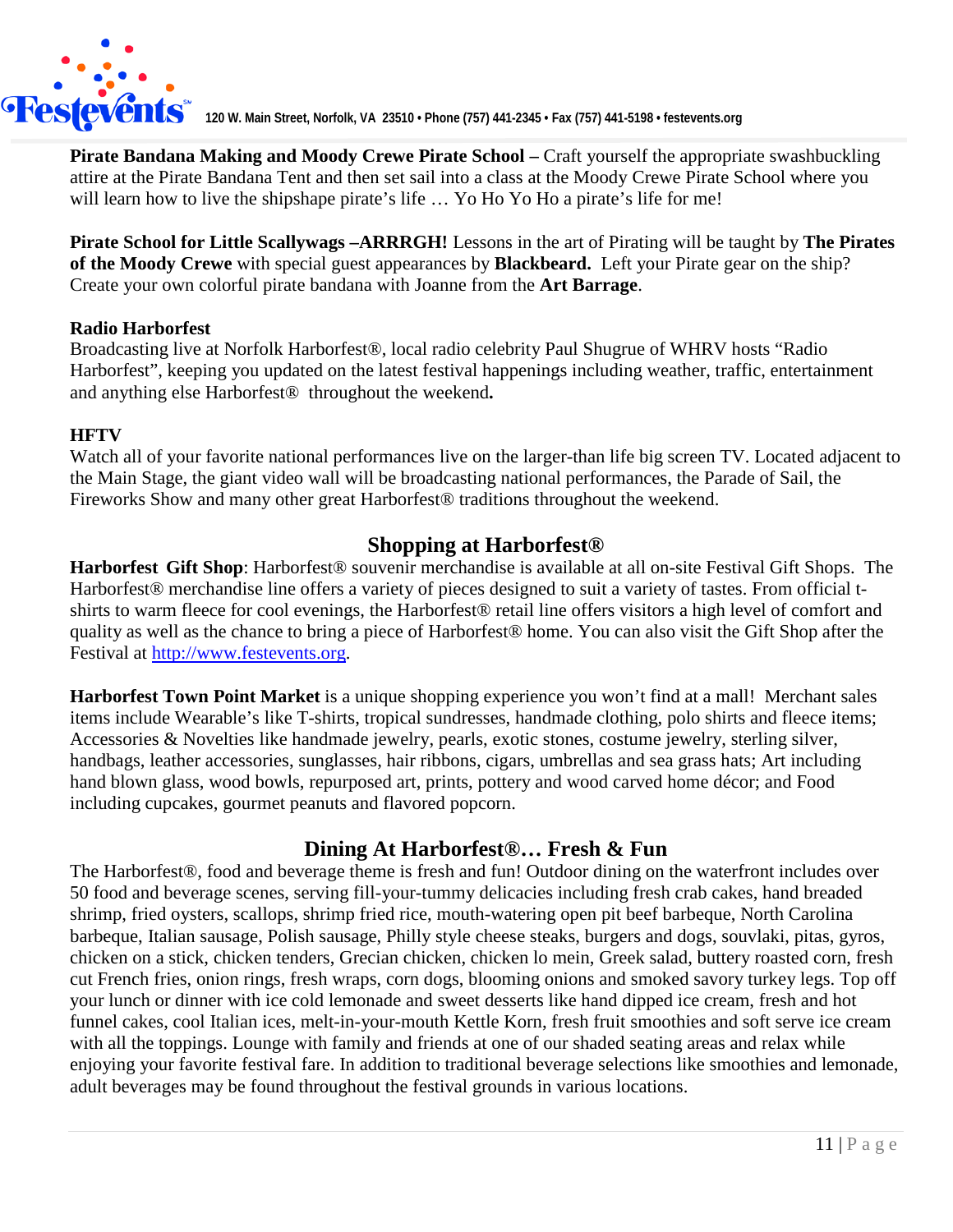



## **39th Annual AT&T Norfolk Harborfest® Commemorative Poster:**

While receiving many artist applications from all around the country for the coveted honor of creating the 39<sup>th</sup> Annual Norfolk Harborfest® poster, William Bensen was the shining star whose talent and story caught everyone's attention. Husband and father of two, Bensen was able to capture the beauty and serenity of the vibrant downtown Norfolk waterfront and create what is sure to be one of the best pieces of artwork that Harborfest® has yet seen.

"It's a great honor to be this year's artist for the 2015 Harborfest Poster. Harborfest is one of the biggest events hosted by the Tidewater area and to be considered worthy enough to do this is a humbling experience." He calls the painting "The Biggest Block Party In Town." This is not his first time doing a poster. In 2010 he did the Harborfest® poster which won a bronze at the IFEA Pinnacle Awards. The Pinnacle Awards recognizes outstanding accomplishments and top quality creative, promotional, operational and community outreach programs and materials produced by festivals and events around the world. The award is given annually by the IFEA, the International Festivals & Events Association.

"It's a good arrangement working with Norfolk Festevents, the company that produces Harborfest®. Dominick Fini, (Vice President of Sales and Marketing) and Karen Scherberger, (Chief Executive Officer) know what they want. I mean, they've been working at this for 39 years so of course they know what they're after. But they gave me, and I assume the other poster artists, opportunities to pitch different approaches which they are open to and which happened in this case. It means a lot to an artist to do that." Bensen said on working with Norfolk Festevents on the commemorative poster.